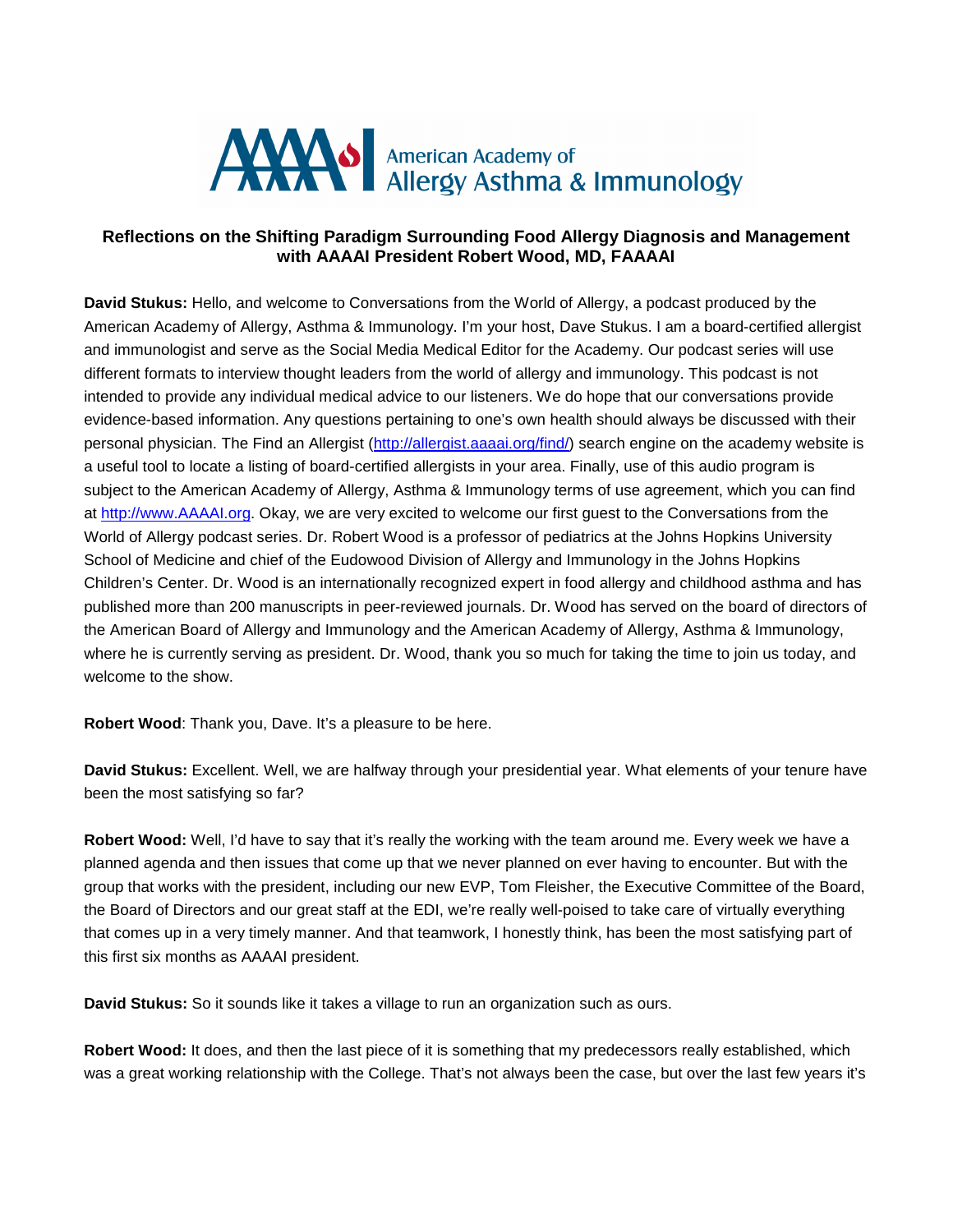gotten better and better, and we really have a weekly conversation with the College about issues that affect the entire allergy, immunology community.

**David Stukus:** That's great, and I know that our members receive wonderful communication from yourself and through the academy as well in regards to everything that you're working on, so thank you for that. What advice can you offer for members of the academy who themselves are interested in leadership roles within the organization?

**Robert Wood:** Well, that's a great question and certainly one of the most important issues to keep the organization moving forward, and my real advice is to get involved early and often. Become an active FIT member. Join the new Allergy Assembly. Offer to join committees and then get involved in committees, and we also have formed over the last six or seven years a leadership institute that has produced a lot of the rising stars in our specialty, and we really encourage people who would be interested in leadership roles to apply for the leadership institute, and with all of these different sort of paths toward leadership, I think there's a real opportunity for whoever wants to get involved to truly be involved.

**David Stukus:** Excellent, and I know that the members who are interested and who are listening can visit the website at http://www.AAAAI.org, and also stay tuned for the many emails that come our way announcing such initiatives as well. Now, to switch gears a bit, you have a long and storied career focusing on various aspects of food-allergy research. How have you incorporated this into your presidential initiative for this year?

**Robert Wood:** Well, David, as I think you know, the presidential initiative revolves around providing optimal care to the food-allergic patient, and when I think about it, that's actually how I've spent my career, trying to provide optimal care to the food-allergic patient, and that certainly involves day-to-day interactions with patients in the clinic, but it also involves educational activities and working with trainees, all trying to get the message that for each individual patient, you want to get the diagnosis right and provide the best care for whatever that patient may need to keep them safe or potentially intervene in making their food allergy less of a burden on their life.

**David Stukus:** So it sounds like you've been able to incorporate aspects of your own career, both clinically and in the field of research, and really apply it to your year as president. Have there ever been any challenges that you did not anticipate in regards to implementing that this year?

**Robert Wood:** Well, it's a rapidly changing landscape, and there are lots of challenges, especially, as I think we'll talk about over the next few minutes, related to emerging therapies for food allergy and really trying to come to grips with where the field stands right now, what we know and what we don't know, what will be best for patients, what the risks and benefits are, and really quite a wide spectrum of opinions within our specialty about how this field of treating food allergies should move forward. So that's something we're working to try to sort of carefully address, not trying to in any way obstruct progress but also trying to make sure that the first bullet in my presidential initiative, which is a rational approach to the treatment of food allergy, is really accomplished.

**David Stukus:** Excellent. Now, I often get asked the question, "Why do so many children have food allergies today? No one had food allergies when I was a child," and I'm sure you've heard this many times as well. How do you typically answer?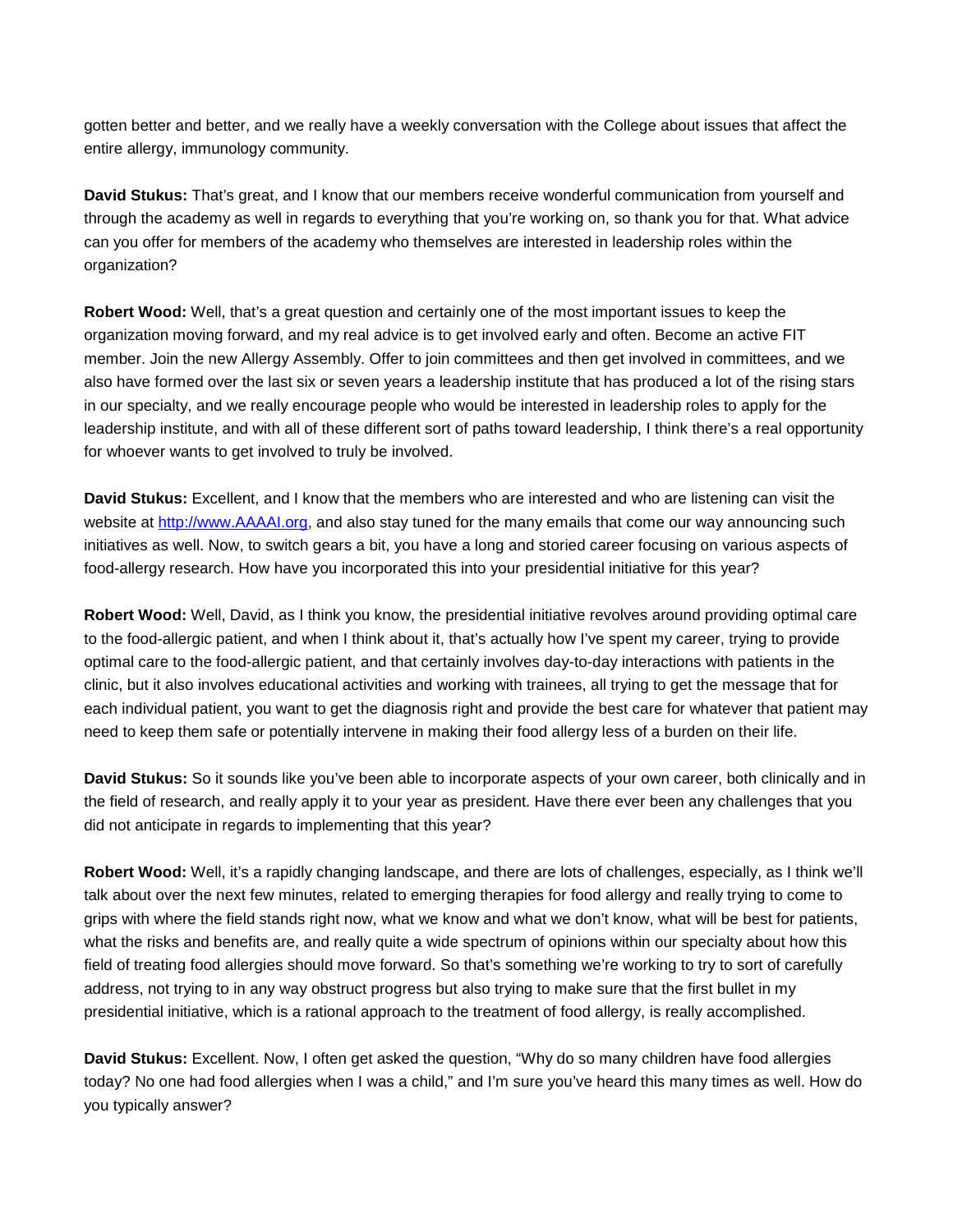**Robert Wood:** Well, I certainly hear it every day in clinic, and I wish I had a good answer. What I typically say is that we do agree food allergies are more common. It's not that they didn't exist 30 or 40 years ago, but they're clearly more common and that there are almost certainly multiple factors at play, and I actually believe there're probably multiple factors at play that we've not even come to grips with yet. So I might talk for a minute about the hygiene hypothesis, talk a little bit about nutritional factors, other environmental factors, but really say that this is a field that still has more unanswered than answered questions and that ideally, if we knew the answers, we could intervene to prevent food allergy but that this is something that we don't know enough about the root cause of this rising prevalence in food allergy to truly implement changes.

**David Stukus:** You certainly highlight how complicated this all is, and I agree. I wish we had a single answer, but we just don't have that at this time. Now, if I may ask, what year did you finish your allergy and immunology fellowship training?

**Robert Wood:** 1988, 30 years ago.

**David Stukus:** So what aspects of food-allergy diagnosis and management do you feel are most different from when you first started practicing 30 years ago?

**Robert Wood:** Well, I'll start out by saying, David, that they're far more the same than they are different. We still practice food allergy largely through avoidance and preparing patients to deal with reactions that might occur. I can tell you that there are some negative aspects that've occurred over this time period, and that would be that as testing for food allergies has become more widespread, I actually think we've seen an explosion in misdiagnosis of food allergy, and that actually gets to the second bullet in my presidential initiative of making the right diagnosis. Now, on the positive side, more allergists, thankfully, are willing and able to do oral food challenges to help sort out which of those positive skin tests or blood tests represent true allergy, and that, thankfully, has expanded greatly partly because the patient need demanded it. There were so many patients that they couldn't just be referred to specialty centers like yours or mine to have their food challenges done. So that's been a positive aspect. Now, I will say the biggest truly positive change has been going from an idea that we had in the 1980s and 1990s that the only way to manage food allergy was going to be through strict avoidance to really thinking that if a patient can tolerate a food, it is likely best to have that food in their diet, maybe even if they're having some mild symptoms with it, maybe even if it is causing a bit of their atopic dermatitis, and that's been especially the case with milk and egg allergy, where we've learned that half or maybe a little bit more than half of all patients with milk and egg allergy can actually tolerate the food in a baked form, and that's been sort of a lifechanging change for tens of thousands of patients who are no longer strapped to a strict milk or egg avoidance but can actually eat it in the forms that they tolerate. So that's been a real game-changer just over the last 15 years.

**David Stukus:** Yes, I also agree, and I find that families find it very helpful when you can loosen some of the strict restrictions that're placed upon them in regards to the food-avoidance measures. Do you have any advice for a clinician, whether it be a primary care physician or allergist or nurse practitioner who is tempted to perform IGE testing on food that somebody is eating in their diet without problems?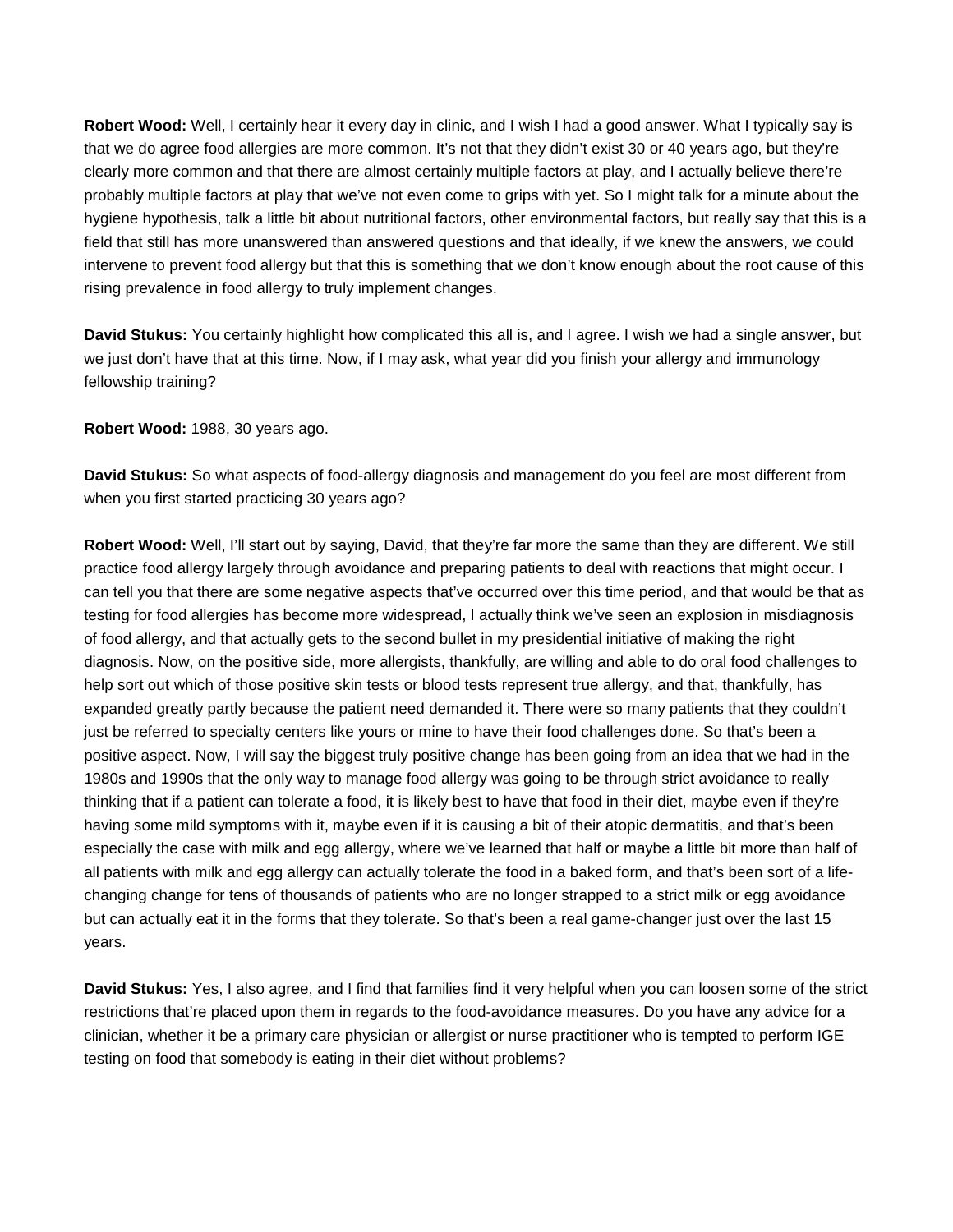**Robert Wood:** Well, the advice is that unless you have true concern that that food is causing something untoward, you're only going to get bad data back, and then you have bad data that you need to deal with. We would strongly recommend that no one order food panels and that no one order routine food testing on patients with, say, mild atopic dermatitis, and this is not just in our world. It's in the world of primary care, where you and I see patients every day who've had testing done in their pediatric office that wasn't really necessary but led to test results that then had to be followed up upon if they were lucky to get followed up upon rather than just put on strict avoidance of that food that they'd previously been tolerating.

**David Stukus:** It sounds like a lot of folks are treating numbers and not patients in many different realms of health care.

**Robert Wood:** It's especially a risk in our field, because our tests are not very good, and when you have a test where half or more positive tests are wrong, you start out with a chance for a lot of bad medicine, unless, as you said, you really look at that patient individually.

**David Stukus:** Thank you. I think that's very well-stated. Now, over the past 28 years or so, we've had monumental changes in food allergy research and also management, which you touched upon. What would you consider to be some of the most important breakthroughs in the research realm?

**Robert Wood:** I could probably mention a couple of dozen, but I'm going to highlight three. The first is this aspect of baked milk and baked egg, which really has been a practice changer for all those young kids that have milk and egg allergy, where it not only makes their life easier but where we have really strong data that their path to tolerating all forms of milk or egg will be significantly hastened if we're able to get the food in the baked form in their diet. The second I would highlight are understanding of prevention, and we have an enormous way to go to really be preventing allergy, but we've gone from guidelines back in the 1990s and 2000 to 2008 that really were unhelpful or even harmful to now guidelines that are potentially going to at least prevent a modest number, maybe more, of peanut allergy, and I think this is an enormous breakthrough, and then, thirdly, and maybe most obvious, is development of the immunotherapy approaches that are moving toward clinical use, and this is something that we used to talk to patients about 15 and 20 years ago but really didn't have any controlled studies until about 12 years ago. So this is a field that's moved very rapidly from thinking at one point it would not be possible to feed a highly allergic patient what they're allergic to, to now having treatment modalities that are moving through the FDA approval process.

**David Stukus:** With all of these landmark studies and changes in the way we think about food allergy prevention and even treatment, it can make your head spin, and I know that there are skeptics out there, including the parents and the patients that we're trying to reach and teach about this. Do you have any advice or your own approach as to how to approach that and discuss the rapidly changing research and evidence?

**Robert Wood:** Well, I think skepticism is the best thing they can have, and what I worry about more are people ready to charge in anything because it sounds good, and the reality is that the treatments that are moving forward are huge advances compared to having nothing to offer but have limitations. They have risks, and I think that it's most important that we are very careful in discussing these possibilities with our patients, to be clear about the risks and the benefits, what they really mean, how different your life will or will not be when they're being treated,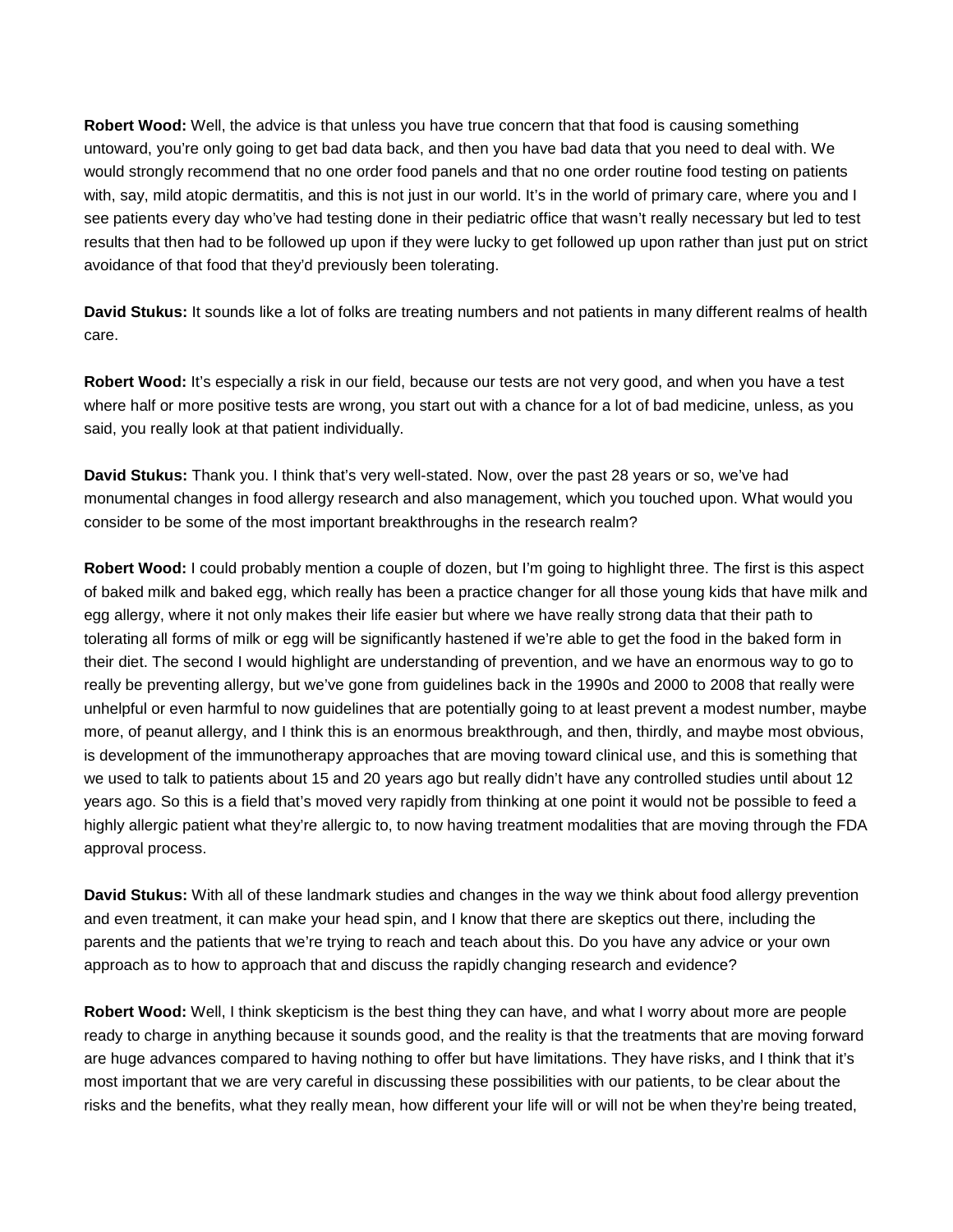and I would actually congratulate patients who come in skeptical rather than coming in with intent to be treated, no matter what we say about the potential downsides.

**David Stukus:** That's a great approach, and then it can hopefully open up a productive dialogue as well. Thank you. Now, where do you believe the next breakthrough in food-allergy research will occur?

**Robert Wood:** I think the next breakthrough, and it's going to be breakthroughs because there's probably going to be many approaches, but it will be in the next generation of food allergy treatments, and while we're going to have the first generation available, I think that over the next 20 years or so we're going to see treatments that are far more sophisticated and far more effective with less risk. One of the great things that's happened, and this has happened only in the last five years is that pharma has become interested in food allergy. When you go back 10 years ago, we had no pharma support for food allergy, and now we have a dozen companies who are actively involved in bringing products to study and hopefully to market. My dream is that in 20 years, it might take 30, but that in 20 or 30 years we'll be using the word cure around food allergy treatments. That's a big dream, but I think with a bunch of different novel approaches now entering Phase 1 trials, a number more that're going to enter trials in the next 1 or 2 or 3 years, we're really going to be seeing a next-generation of treatments emerge in 10 or 15 years that will represent the next big breakthrough.

**David Stukus:** That sounds very exciting, and I know that there are a lot of very dedicated researchers working towards those goals. Now, in the world of asthma, our management of individual patients has been revolutionized by our ability to apply phenotyping and use of biomarkers. Do you anticipate that we may be able to take a similar approach to patients with food allergy?

**Robert Wood:** I certainly hope so, and it's a challenge, but it's a challenge we have to meet, and we need to meet it in a couple different ways. One will be hopefully identifying the right treatment for the right patient, but even before that, we need biomarkers that would help limit the need to do oral food challenges, something that would be far more sensitive and specific than what we're using right now so that we'd be able to reduce not eliminate but reduce the number of food challenges needed, and then one of my biggest worries is that as these treatments become available, we not only want to have biomarkers to identify the right treatment for the right patient. We need to have biomarkers to identify response to treatment. We know that doing food challenges routinely may be difficult, and patients who are being treated will not really know the degree of protection that they have without a food challenge unless we're capable of developing a biomarker, or really it will be a panel of biomarkers, that will help identify the degree of response that someone has achieved with the treatment that they've chosen.

**David Stukus:** We've touched upon this a little bit so far, but if you could take a moment to please summarize or add additional thoughts, what aspects of food allergy diagnosis and management are most in need of additional attention?

**Robert Wood:** Well, I'll repeat what I just said about biomarkers and better diagnostic tests. The second is to sort of expand a bit on the prevention idea, because I don't believe that the current prevention guidelines are going to make a huge dent in the prevalence of peanut allergy, and they really don't provide direction for other foods. So I think we need a huge amount of more work related to prevention, both to expand what we know about early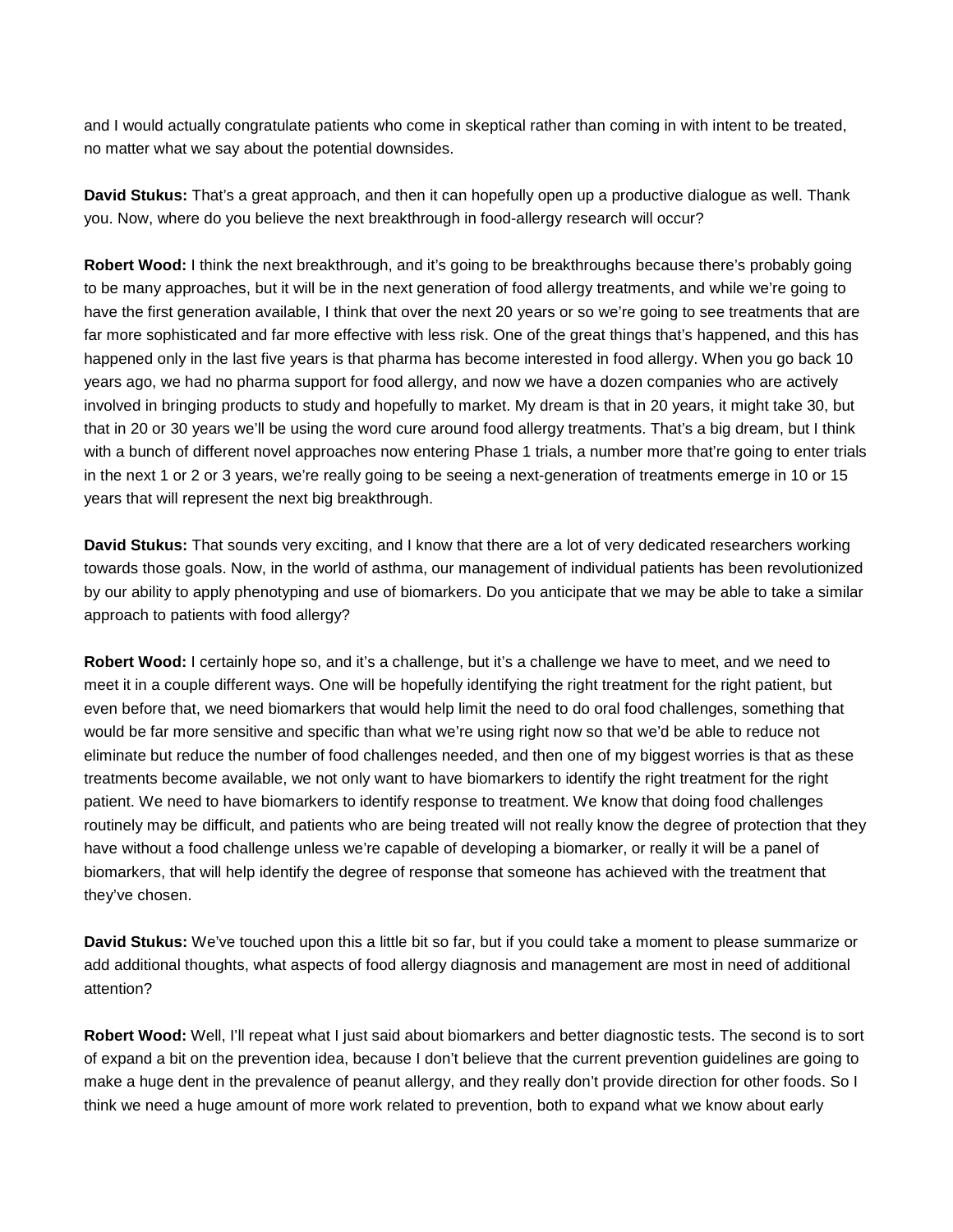introduction of peanut more widely to the community and to address the other common food allergens so that we can really stop worrying about treating food allergy because we've gotten good at preventing it. I tell my fellows we'll probably be treating it, maybe even curing it, before we're effectively preventing it, so they have a long future ahead of them. But I think that's something that's in great need of future study. And then lastly, as we already sort of alluded to, to really keep charging ahead seeking this next generation of therapies.

**David Stukus:** Okay. Speaking of which, with the anticipated arrival of FDA-approved products to use for peanut immunotherapy, what challenges do you think we will all face in regards to implementation and use of these products?

**Robert Wood:** Well, we could do an hour podcast on this question, and I think there are challenges we can anticipate. There are other ones we don't even know about yet. But I think they relate to the patient side and that we need to be able to really educate patients about the realities of these therapies, the risks and benefits, and help them make educated decisions. From the provider's side, every allergist is going to have to sort of think through which of these approaches is going to be suitable for their office, whether they can really ramp up to do a medium or large scale OIT program, and that's something that is going to be, I think, quite different from one setting to another. There are also some nonmedical aspects of this related to the finances of treating food allergy, and there are things we really don't know yet about out-of-pocket costs for patients about provider reimbursement, and these are no doubt going to have an impact on how these treatments roll out. So I think the challenges are certainly being considered. They're very smart people thinking these things through, but it's going to be a process that will take, I think, several years to work through in a way that we become comfortable with.

**David Stukus:** I've heard you mention a few times in regards to the topics we're discussing the importance of thoughtful implementation. Would you agree that that's really at the heart of what we need to do with our testing and management of patients and new products and things along those lines?

**Robert Wood:** It is, and it's so easy for a patient to be excited thinking we've created a cure for food allergy. But they need to know the realities. What's been created are treatments that will give them an element of protection but will not allow them to actually eat the food, will not get them away from carrying an Epi-pen, will be a lifelong treatment as far as we know, and patients really need to come into this process with a realistic picture of what the treatments do and do not offer.

**David Stukus:** I think shared decision-making will be more important than ever as we move forward.

**Robert Wood:** It's going to keep us busy. These will be long visits.

**David Stukus:** Yes, they will. Now, what is one actionable recommendation that you can make to allergists that're listening or abroad that can help them immediately improve the care they provide to patients with food allergy?

**Robert Wood:** Well, I could go back to talk about diagnosis, but I'm going to go to something very straightforward, and it's the fourth bullet in my presidential initiative, and that's treatment of anaphylaxis, and I think that's something we can all do better that's completely actionable this afternoon in clinic is to make sure that every patient is fully equipped to deal with their next accidental reaction with an action plan that is clear and